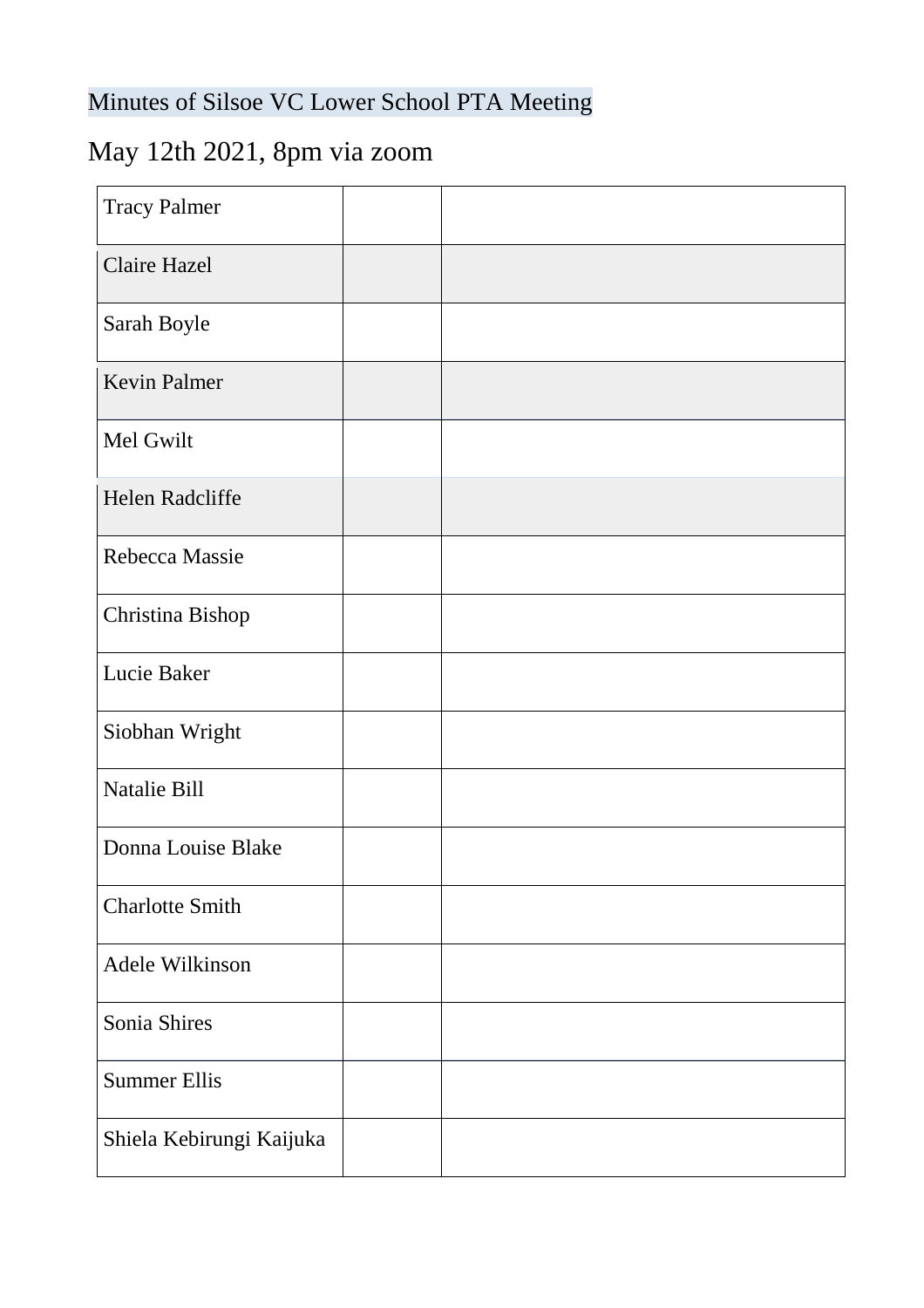| Michelle Stacey       |           |
|-----------------------|-----------|
| <b>Beth Ambler</b>    |           |
| Non attending members |           |
| <b>Helen Coxhead</b>  | Apologies |
| Sara Appleman         | Apologies |
| <b>Aurora Hartley</b> | Apologies |

## Attendees:

| Agenda<br>Item |                                                                                                                                                                                                                                                                                                                                                                                                           |
|----------------|-----------------------------------------------------------------------------------------------------------------------------------------------------------------------------------------------------------------------------------------------------------------------------------------------------------------------------------------------------------------------------------------------------------|
| 1              | Chairwoman's report - presented by Claire Hazel (attached)                                                                                                                                                                                                                                                                                                                                                |
| $\overline{2}$ | <b>Financial report</b><br>Awaiting submission of financial report from Treasurer. Will be sent in due course to new<br>committee members. Initial report confirms £2272.10 has been collected from the associa-<br>tion with Co-Op, but income has been severely affected by the lack of activity over the last<br>year due to the pandemic. Full outline of spending will be in the treasurer's report. |
|                | <b>Election of new committee members</b>                                                                                                                                                                                                                                                                                                                                                                  |
| 3              | Co-Chairs                                                                                                                                                                                                                                                                                                                                                                                                 |
|                | Jeanette Manrique - proposed by Claire Hazel/Tracy Palmer<br>Helen Radford - proposed by Claire Hazel/Kevin Palmer                                                                                                                                                                                                                                                                                        |
|                | Treasurer<br>Rebecca Massie proposed by Tracy Palmer/Kevin Palmer                                                                                                                                                                                                                                                                                                                                         |
|                | Communications<br>Michelle Stacey (same as before)                                                                                                                                                                                                                                                                                                                                                        |
|                | Secretary<br>Sheila Kebirungi Kaijuka - proposed by Claire Hazel/Tracy Palmer                                                                                                                                                                                                                                                                                                                             |
|                | Committee members stepping down:                                                                                                                                                                                                                                                                                                                                                                          |
|                | Claire Hazel, Tracy Palmer, Kevin Palmer, Sara Appleman, Aurora Hartley and Sam Strat-<br>ford                                                                                                                                                                                                                                                                                                            |
| $\overline{4}$ | <b>Head Teacher report</b><br>Presented by Sarah Boyle (attached to this email)                                                                                                                                                                                                                                                                                                                           |